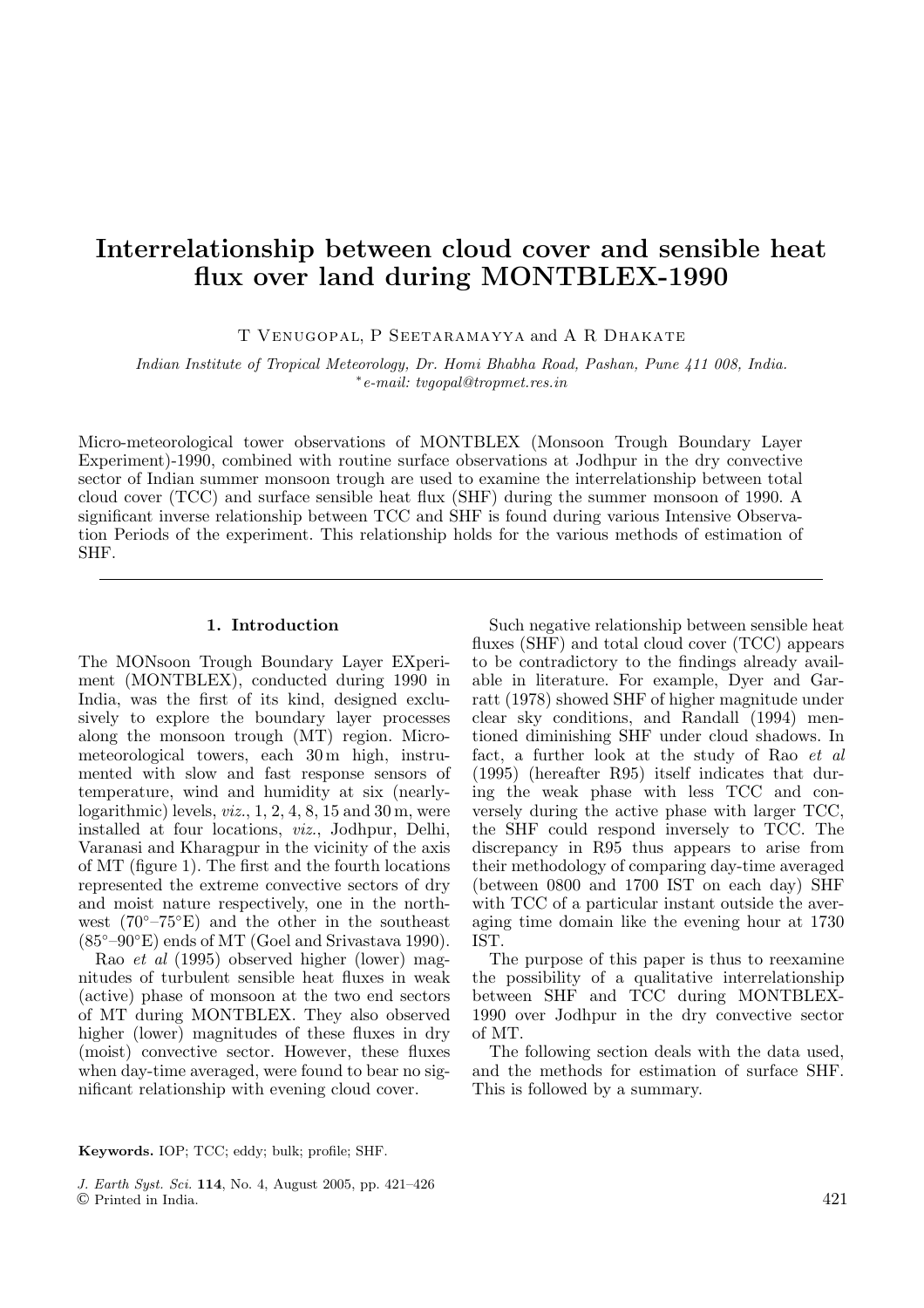

Figure 1. Mean surface pressure of July over Indian subcontinent and locations of MONTBLEX-1990 towers in the vicinity of axis of monsoon trough (thick line).

### 2. Data and methods

The data at Jodhpur (26.3◦N, 73◦E: 224 m amsl) are of two parts, viz.,

- surface layer (SL) observations during MONTBLEX-1990 and
- routine surface observations of India Meteorological Dept. (IMD).

The details of the micro-meteorological tower instrumentation and data sampling during MONTBLEX-1990 may be found in Rudrakumar et al (1991a, b). The reason for selecting Jodhpur for the study is due to the availability of continuous and extensive SL observations at that location. In all, 14 Intensive Observation Periods (IOP) were defined corresponding to specific synoptic situations during 1st June to 8th September (Srivastav 1995). The interval of observations was 3 hours during a normal period of the experiment and hourly during IOP. In this study, the periods chosen are the following combinations of certain IOP:

- Period I, consisting IOP 6 (26th July–1st August) and IOP 7 (3rd–8th August), and
- Period II, consisting IOP 8 (14th–18th August), IOP 9 (18th–20th August) and IOP 10 (20th– 25th August).

The prevailing weather conditions during these periods are described in table 1.

The overall SL data of good quality (i.e., free from spikes) at Jodhpur comprise of:

- fast response data of wind and temperature, observed at 4 m level, during period I and
- slow response data of wind and temperature, observed at 1 and 15 m levels during period II.

The routine surface observations at Jodhpur during both the periods comprise of TCC at 0830 and 1730 IST along with daily rainfall, as reported in Indian Daily Weather Reports (IDWR) of IMD. For convenience, we treat the hours 0830 IST and 1730 IST as morning and evening respectively.

These SL data are used for the estimation of SHF by three well-known methods, viz., the eddy correlation, the bulk aerodynamic and the profile methods (Panofsky and Dutton 1983).

Denoting the eddy SHF by SHFE, it is given by

$$
\text{SHFE} = \rho C_p \overline{w'T'},\tag{1}
$$

where  $w'$  and  $T'$  are the fluctuations of vertical wind velocity component and potential temperature respectively,  $\rho$  is surface air density and  $C_p$  is specific heat at constant pressure  $(= 1004 \text{ J kg}^{-1} \text{ k}^{-1}).$ 

Denoting the bulk SHF by SHFB, it is given by

$$
\text{SHFB} = \rho C_p C_H \left| V \right|_2 \Delta \theta_{1,2},\tag{2}
$$

where  $C_H$  is the heat exchange coefficient,  $|V|_2$  is the mean wind at level 2 and  $\Delta\theta$  is the potential temperature difference between levels 1 and 2.

Denoting the profile SHF by SHFP, it is given by

$$
SHFP = -\rho C_p u_* \theta_*,\tag{3}
$$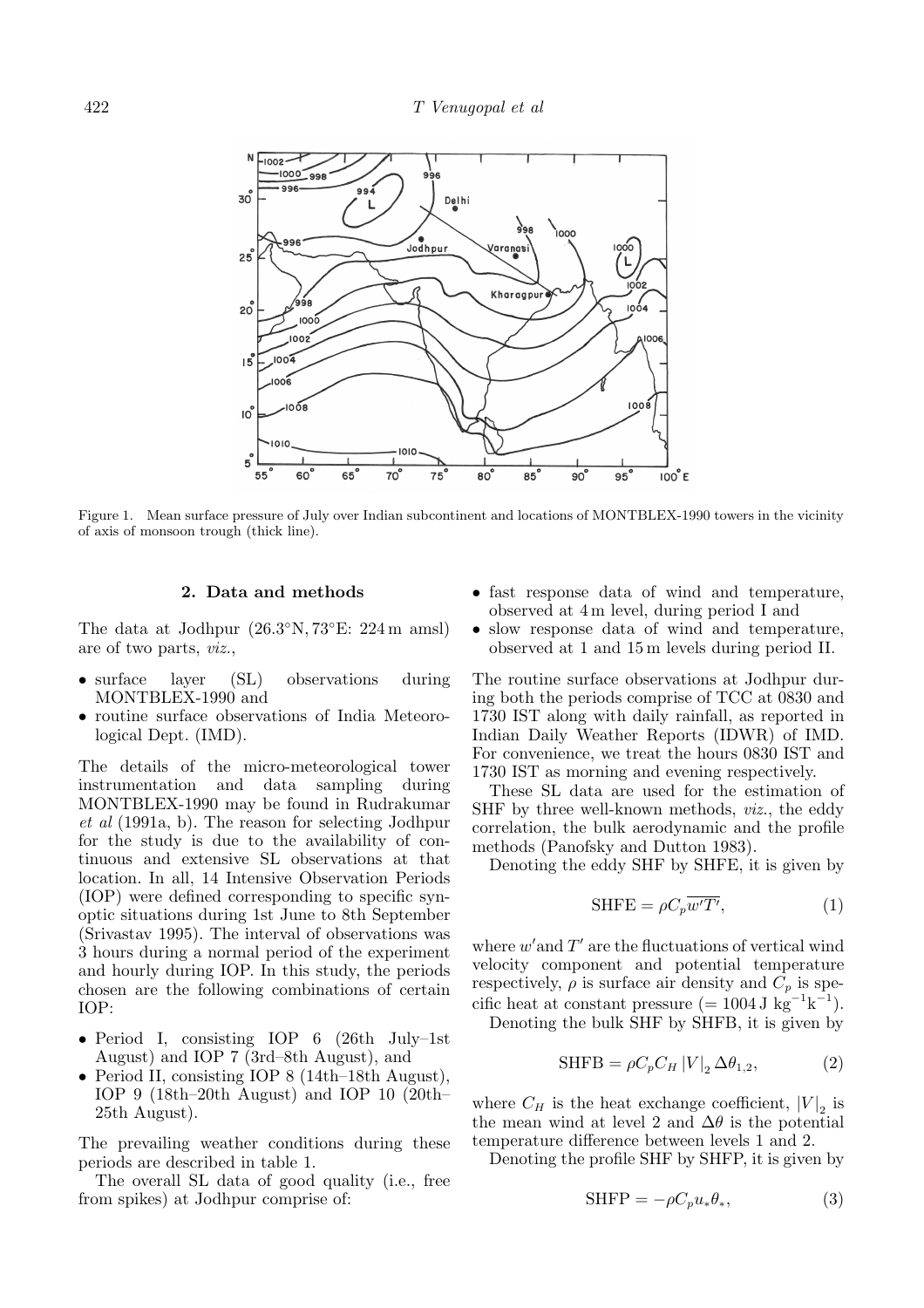| Period | <b>IOP</b>                             | Weather situation                                                                              |                                                                                                     |
|--------|----------------------------------------|------------------------------------------------------------------------------------------------|-----------------------------------------------------------------------------------------------------|
|        |                                        | Expected                                                                                       | Actual                                                                                              |
|        | IOP $6$ :<br>26th July-1st August 1990 | MT variations and possibility of<br>break monsoon                                              | Heavy spells of rain in the eastern<br>sector of MT; but the western sec-<br>tor remained dry.      |
|        | IOP 7:<br>$3rd-8th$ August 1990        | Passage of well-marked low over<br>south-west Rajasthan                                        | Heavy spells of rain in the western<br>sector of MT; but the eastern sector<br>remained less moist. |
| H      | $IOP_8:$<br>$14th-18th$ August 1990    | Formation of depression in Bay of<br>Bengal and its passage across cen-<br>tral parts of India | Depression moved towards central<br>sector of MT; the western sector<br>remained dry.               |
|        | $IOP_9:$<br>$18th-20th$ August 1990    | Seasonal low over south Rajasthan<br>and adjoining areas; axis passing<br>through Jodhpur      |                                                                                                     |
|        | $IOP_10:$<br>$20th-25th$ August 1990   | Formation of deep depression in the<br>north Bay of Bengal                                     |                                                                                                     |

Table 1. Prevailing weather over India during some IOP of MONTBLEX-1990 (IDWR 1990, Srivastav 1995).

where  $u_*$  is friction velocity and  $\theta_*$  is characteristic temperature. As temperature and wind were measured at the same levels during MONTBLEX, in Businger–Dyer forms of the universal functions, the stability parameter  $(Z/L)$  is replaced in terms of the Richardson number.

In all these methods the surface air density at Jodhpur is set at  $1.15 \text{ kg m}^{-3}$ . The heat exchange coefficient  $(C_H)$  required for SHFB is assigned a value of  $5.43 \times 10^{-3}$  which is equivalent to the drag coefficient  $(C_D)$  as determined by Mohanty *et al* (1995) for the same location.

# 3. Results and discussion

### 3.1 Daily rainfall distribution

The daily rainfall received at Jodhpur during the peak summer monsoon months of July and August 1990 is shown in figure 2. As can be seen, there were four pockets of descending rain intensity (22, 5.5, 3 and 0.5 cm) at this location when the monsoon was advancing over the country as a whole. From IDWR, it is observed that the rainfall was due to localized weather disturbances. According to the reports of Rudrakumar *et al* (1991a, b), there was rainfall on 5th August also (the exact quantity not being known). The selected periods (period I and II) received moderately heavy rainfall on some days. Hence the usual dry land surface at Jodhpur may be expected to have undergone rapid changes from dry to wet or wet to dry states.

#### 3.2 Variation of SHFE vs. TCC

In R95, the SHF during the period 26th July–10th August 1990 were determined by eddy correlation



Figure 2. Daily rainfall distribution at Jodhpur during July and August 1990.

method and were termed 'turbulent heat fluxes', probably due to relatively strong surface winds  $(3-4 \text{ m s}^{-1})$ . In order to have a comparative study with R95, the same period but as a combination of two IOP and the same eddy method are considered here as a first step.

The SHFE along with TCC in the morning and evening during period I (26th July–8th August 1990) are shown in figure 3(a) and (b) respectively. The higher TCC (6–7 octas) in the morning during the first half of the period (IOP no. 6) may be in association with the prevailing weather in the eastern sector of MT. In general, the evening TCC was lower as compared to the morning TCC. In the second half of the period (IOP no. 7) the TCC remained higher (8 octas) in the morning as well as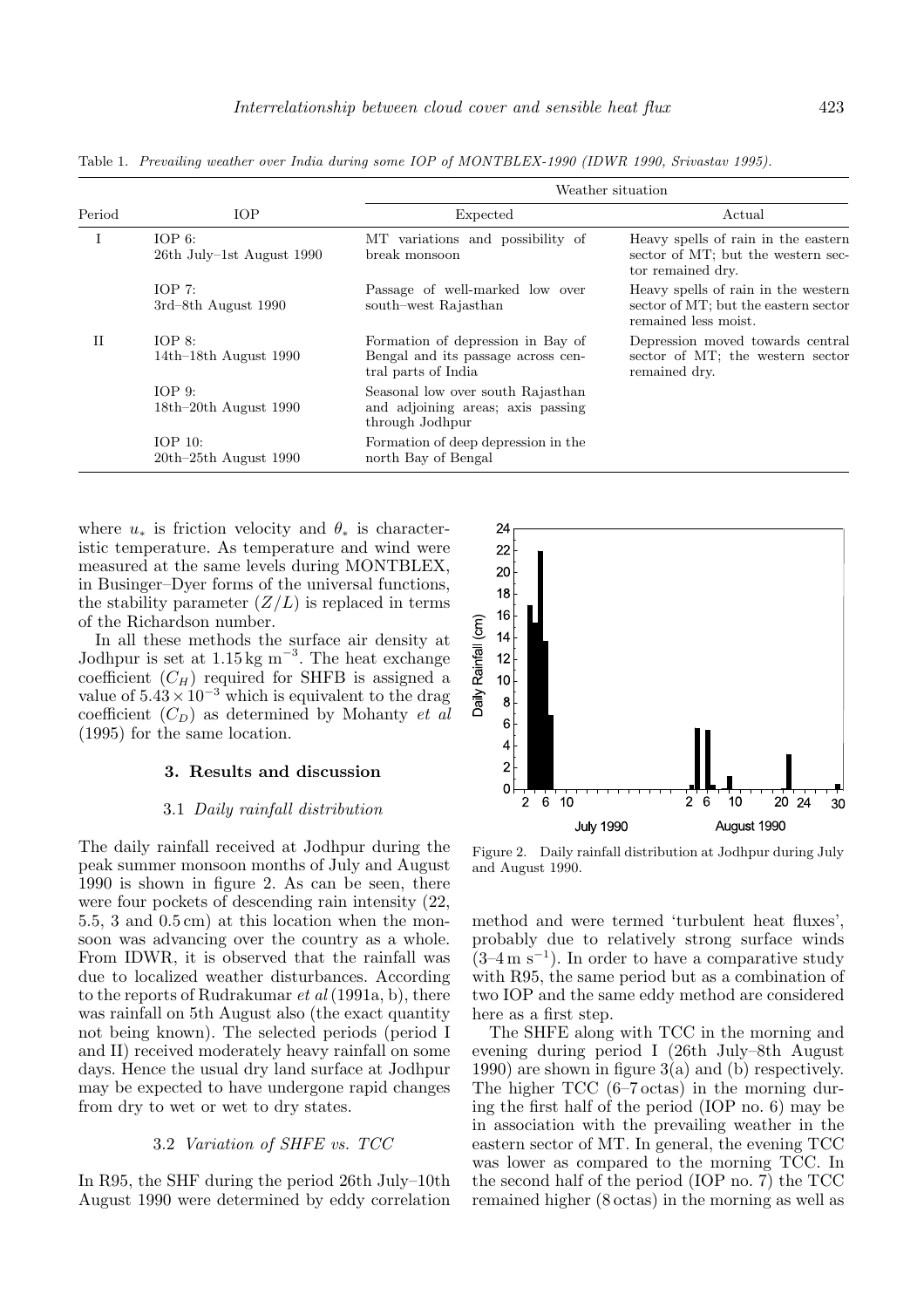

Figure 3. Variation of total cloud cover (TCC) and eddy sensible heat flux (SHFE) at Jodhpur during 26th July–8th August 1990 at (a) 0830 IST (03 UTC) and (b) 1730 IST (12 UTC).

evening in association with the localised weather disturbances (cf. table 1). The transit between these two IOPs is reflected in the abrupt fall and rise of TCC on 1st and 2nd August as a prior indication of the local weather disturbance.

For rainfall of high intensity during 4th–6th August in the second half, the TCC was 7–8 octas, whereas for the same amount of TCC in the first half, there was no rainfall.

The SHFE were all positive (indicating unstable SL) during morning and evening (except on 6th August evening), as can be expected over Jodhpur due to its geographic location. The fluxes were of the order of  $40-60 \text{ Wm}^{-2}$  in the first half of the period; there were, however, two extremes of  $100-130 \,\mathrm{Wm}^{-2}$ . The fluxes in the evening were lower than in the morning. In the second half, the fluxes were lower ( $\sim 20 \,\mathrm{Wm}^{-2}$ ).

A distinguishable feature is the appearance of an inverse relationship between TCC and SHF, i.e., the higher the TCC, the lower the SHF and vice versa. The interrelationship is, however, qualitative. It is difficult at this stage to assign a fixed amount of SHF to a fixed TCC, as for example, when SHF of  $60 \,\mathrm{Wm}^{-2}$  corresponded to 7 octas on one occasion, only  $10 \,\mathrm{Wm}^{-2}$  corresponded to the same amount of TCC on another occasion in response to the prevailing weather situation.

#### 3.3 Recovery of unknown TCC from Ri

During period II (14th–25th August 1990) although the mean wind and temperature at 1



Figure 4. Variation of total cloud cover (TCC) (upper) and Richardson Number (Ri) (lower) at Jodhpur during 15th–25th August 1990 at (a) 0830 IST (03 UTC) and (b) 1730 IST (12 UTC).

and 15 m levels were available for all days, there were unreported TCC at times. The unknown TCC were recovered by comparing all the available TCC with Richardson number  $(Ri)$ . The TCC along with Ri corresponding to morning and evening are shown in figure  $4(a)$  and (b) respectively. Ri, in general varied between  $-0.2$  (weakly unstable SL) and −1.5 (strongly unstable SL). The TCC variation in the morning and evening, in general corresponds to two regions of Ri, viz.,  $Ri > -0.5$  (i.e., more towards weakly unstable SL) and  $Ri < -0.5$ (i.e., more towards strongly unstable SL). While in the morning, lower  $TCC \leq 4 \text{ octas}$  corresponds to  $Ri > -0.5$ , and higher TCC (6–8 octas) to  $Ri < -0.5$ , the evening TCC behaved the opposite, i.e., lower TCC (2–4 octas) to  $Ri < -0.5$  and higher TCC ( $>$  4 octas) to  $Ri > -0.5$ . Thus the unknown TCC in the morning on 3 days, 17th,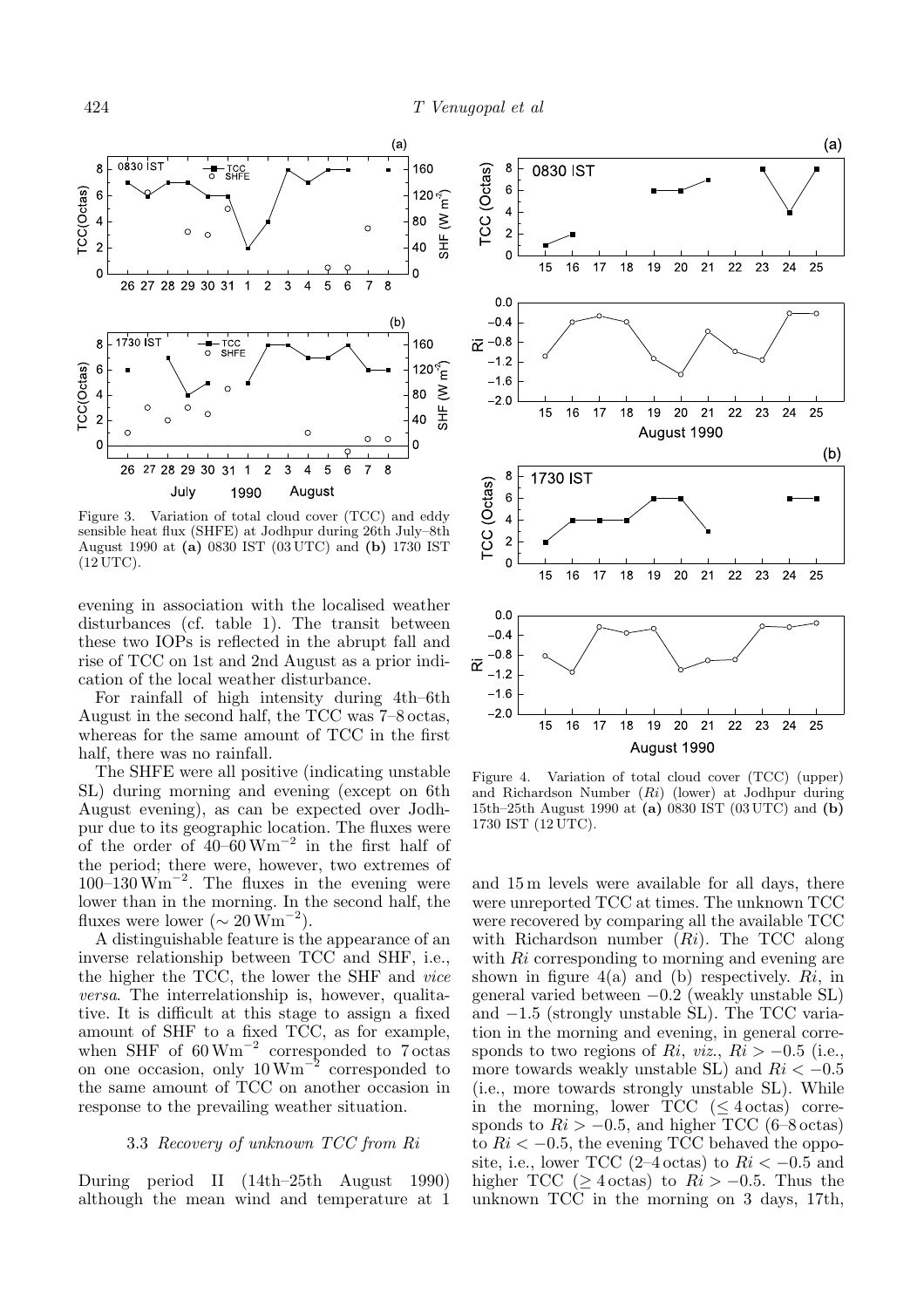18th and 22nd August can be assigned values of 1, 2 and 7 octas respectively, corresponding to Ri values of −0.26, −0.38 and −0.98 on these days. Similarly, the unknown TCC in the evening on 22nd and 23rd August can be assigned values of 3 and  $6 \text{ octas respectively, corresponding to } Ri \text{ values of }$  $-0.89$  and  $-0.21$  on these days. From a simple linear interpolation among TCC without consideration of Ri would have led to TCC values of 3, 5, 7 in the morning and 3, 5 in the evening on the days for which TCC were unknown.

#### 3.4 Variation of SHFB and SHFP vs. TCC

The TCC together with SHFB and SHFP at Jodhpur for period II (14th–25th August) are shown in figure 5(a) and (b) for morning and evening respectively. The TCC variation shows clear sky conditions during the evenings of 21st and 22nd August corresponding to no rain situation. In general, the morning TCC remained high during 19th–23rd August. The SHFB values remained in the order of  $30 \text{ Wm}^{-2}$  in both morning and evening, while the SHFP had a higher range of  $160-300$  Wm<sup>-2</sup>. The mean winds at  $1 \text{ m}$  (not shown in figures) were only of the order of  $1-1.5 \text{ ms}^{-1}$ . The wind speed difference between 1 and 15 m was as low as  $0.5-0.7 \,\mathrm{ms}^{-1}$  on 16th and 19th August in the morning and on 15th August in the evening but it was as high as  $3.0 \,\mathrm{ms}^{-1}$  on 24th August in the evening. The large SHFP are thus due to either small wind shears or strong thermal gradients. Mohanty et al (1992) had observed the profile estimates to be



Figure 5. Variation of total cloud cover (TCC), bulk (SHFB) and profile (SHFP) sensible heat fluxes at Jodhpur during 15th–25th August 1990 at (a) 0830 IST (03 UTC) and (b) 1730 IST (12 UTC).

approximately five (ten) times larger than the bulk estimates at Jodhpur in the pre-sunrise hour (sunset hour) when  $C_H$  was  $1.4 \times 10^{-3}$  during 8th–12th July 1990, the days free from rain (cf. figure 1). The value of  $5.43 \times 10^{-3}$  assigned for  $C_H$  at Jodhpur thus appears to be valid for nearly neutral conditions whereas  $C_H$  can even be one order higher in unstable conditions.

Thus, SHFB as well as SHFP, in this case, also show an inverse interrelationship with TCC during both morning and evening.

# 4. Summary

We have used simultaneous observations of total cloud cover (TCC) and surface sensible heat flux (SHF) at 0830 IST (03 UTC) and 1730 IST (12 UTC) at Jodhpur in the dry convective sector of the Indian summer monsoon trough during MONTBLEX-1990, to discuss the following interrelationship between TCC and SHF:

- There exists an inverse relationship between TCC and surface SHF (i.e., the higher the TCC, the lower the SHF and vice versa) both in the morning and evening hours.
- Their inverse relationship exists irrespective of the methods of estimation of SHF (i.e., eddy/bulk/profile).
- Comparing day-time averaged SHF with evening TCC, Rao et al (1995) arrived at a conclusion that between the two parameters there exists no correlation. However, reexamining it (as done here) by considering simultaneous observations of SHF and TCC, both in the morning and evening, the two parameters are found to be inter (inversely) related during MONTBLEX-1990.

# Acknowledgements

The authors are thankful to Dr. G B Pant, Director, IITM for providing facilities; to the IMD for IDWR; to DST(GoI) for MONTBLEX data; and to Dr. Kusuma G Rao for useful discussions.

# References

- Dyer A J and Garratt J R 1978 The variation of eddy fluxes with height and fetch in an unstable atmosphere; J. Meteor. Soc. Japan 56 19–33.
- Goel M and Srivastava H N 1990 Monsoon Trough Boundary Layer Experiment (MONTBLEX); Bull. Am. Meteor. Soc. 71 1594–1600.
- Mohanty U C, Venugopal T, Parihar P S, and Goel M 1992 A Comparitive Study on Estimation of Surface Fluxes at Jodhpur Using MONTBLEX-90 Data; CAS, IIT Delhi and DST New Delhi, October.